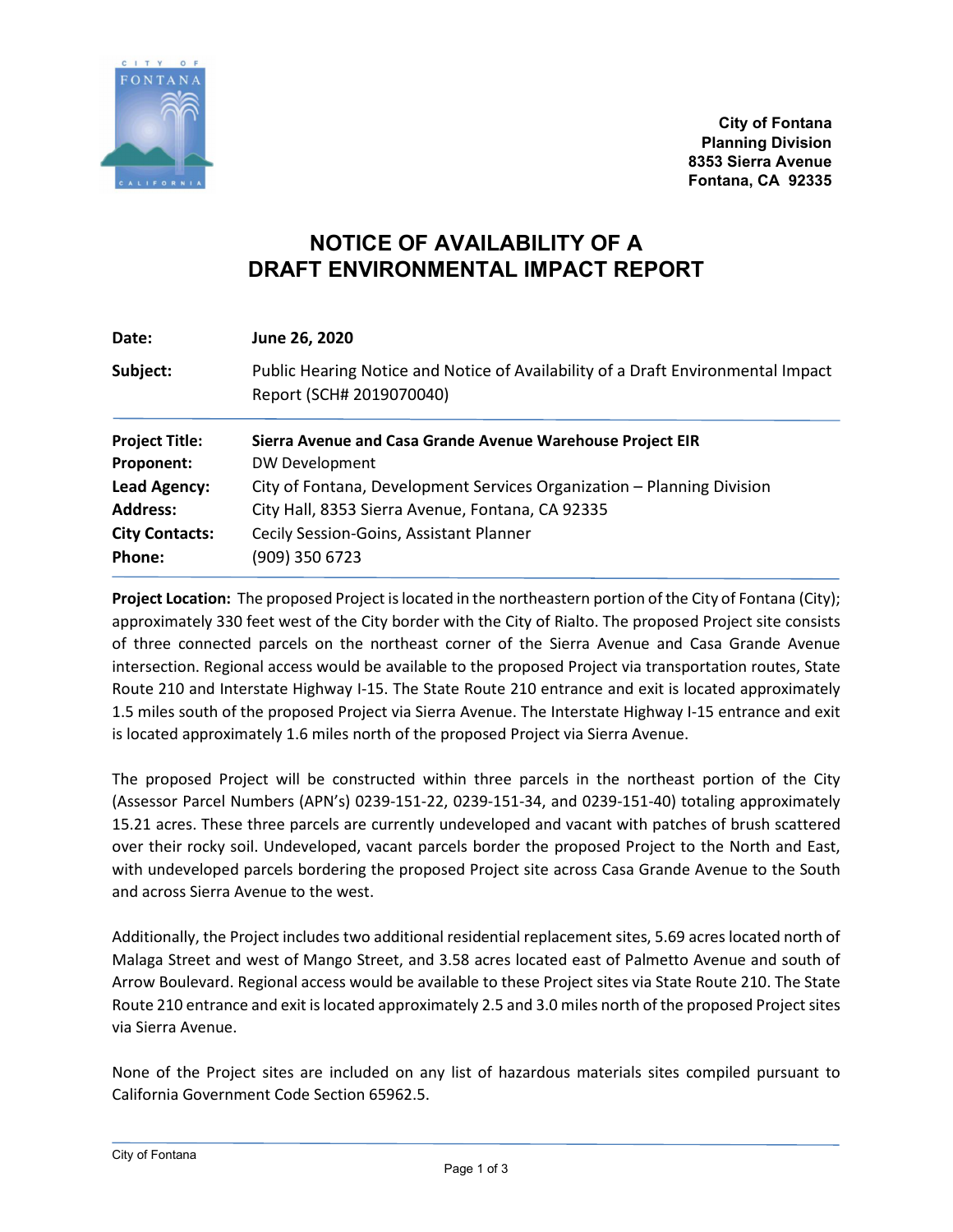**Project Description:** The proposed Project involves the development of a 322,996 square foot (sf) warehouse at the northeastern corner of Sierra Avenue and Casa Grande Avenue in the City. The warehouse would be built within three connected parcels Assessor Parcel Numbers (APNs): 0239-151-22 and 0239-151-34, and 0239-151-40. The warehouse component would include applications for a General Plan Amendment (GPA) No. 18-006, a Zone Change (ZCA) No. 18-006, and a Zoning Text Amendment (ZCA) No 18-007. The GPA proposed the conversion of one parcel (APN 0239-151-22) from Multi-Family High Density Residential Zone (R-MFH) to Light Industrial (I-L) and two parcels (APNs: 0239-151-34 and 40) from Medium-Density Residential (R-M) to Light Industrial (I-L). The warehouse component proposes to rezone all three parcels to Light Industrial (M-1).

The proposed Project also includes two residential unit replacement sites (RUR's) that also are referred to as the Malaga site and Palmetto sites in this Draft Environmental Impact Report (Draft EIR). The RUR sites are required because of the recent adoption of Senate Bill (SB) 330. In summary, SB 330 requires replacement housing sites when land designated for housing development is changed to a non-housing use. This is applicable to the proposed Project because the proposed warehouse development would change the residential zoning classification to an industrial classification. Due to these land uses changes the warehouse site would not be used for the development of up to 219 residential units and replacement sites must be proposed. Accordingly, and in conformance with these new laws, the City has identified two replacement sites. This includes a 5.69-acre site located north of Malaga Street and west of Mango Street (Malaga Site), and a 3.58-acre site located east of Palmetto Avenue and south of Arrow Boulevard (Palmetto Site).

Both the replacement sites currently have a GPLU of Single-Family Residential (R-SF) and zoning designations of Single-Family Residential (R-1). As part of the proposed Project, the Malaga Site's GPLU designation would be changed to Walkable Mixed-Use I (WMXU-1) and it would be upzoned to Form-Based Code (FBC) – Transitional District, which would allow between 2.1-39 du/ac. The Draft EIR assumes 209 units at this location. The Palmetto Site's GPLU designation would be changed to Medium-Density Residential (R-M) and it would be upzoned to Medium-Density Residential (R-2), which allows between 5.1-12 du/ac. The Draft EIR assumes 32 units at this location. These sites are identified and evaluated in the Draft EIR for their potential use as RUR's.

To further implement the Project, the additional applications are proposed: General Plan Amendment, Zone Change, Zoning Text Amendment, and Tentative Parcel Map.

## **Public Review Period: The 45-day public review for the Draft Environmental Impact Report will begin on June 26, 2020, and end on August 10, 2020.**

**Public Meeting:** A public meeting with the Fontana Planning Commission has been scheduled for *July 21, 2020 at 6:00 p.m.* Due to the evolving situation with the COVID-19 Novel Coronavirus and the health recommendations for social distancing from the Center for Disease Control (CDC), the meeting will be made available to the public remotely. The meeting can be viewed: On Local Cable: KFON Channel 3 and Streaming Online: https://fontanaca.swagit.com/live. No formal action will be taken at that Fontana Planning Commission meeting. This meeting is simply to solicit comments from the Planning Commission on the Draft EIR. The Planning Commission is a recommending body for the proposed Project, who will consider and may provide a recommendation on the Project to the Fontana City Council at a later date. The proposed Project will be subsequently addressed and considered at subsequent and currently